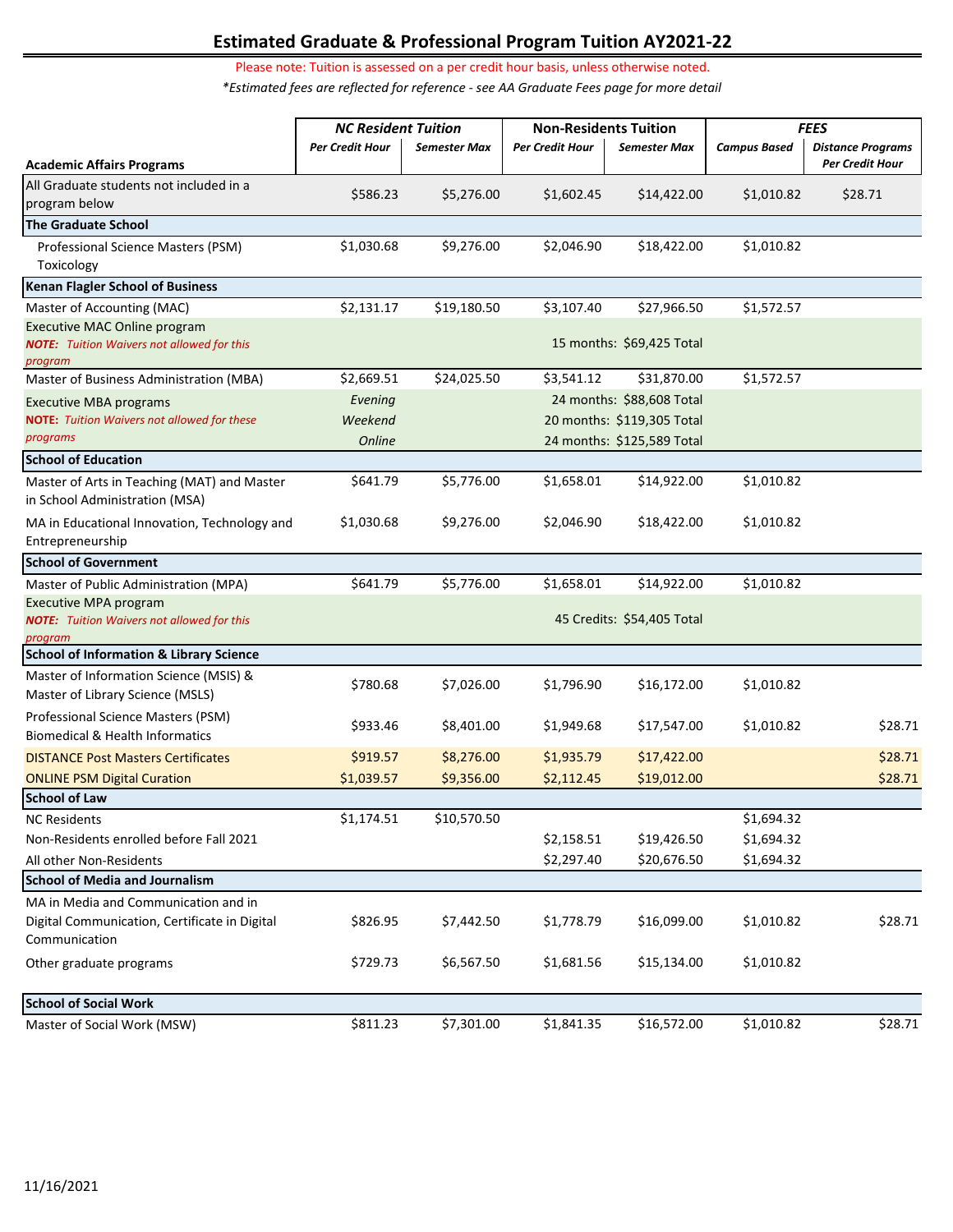# **Estimated Graduate & Professional Program Tuition AY2021-22**

Please note: Tuition is assessed on a per credit hour basis, unless otherwise noted.

*\*Estimated fees are reflected for reference - see HA Graduate Fees page for more detail* 

|                                                                                                                                                                                                                                                                                                            | <b>NC Resident Tuition</b> |                     | <b>Non-Residents Tuition</b>         |              | <b>FEES</b>                            |                          |
|------------------------------------------------------------------------------------------------------------------------------------------------------------------------------------------------------------------------------------------------------------------------------------------------------------|----------------------------|---------------------|--------------------------------------|--------------|----------------------------------------|--------------------------|
|                                                                                                                                                                                                                                                                                                            | Per Credit Hour            | <b>Semester Max</b> | Per Credit Hour                      | Semester Max | <b>Campus Based</b>                    | <b>Distance Programs</b> |
| <b>Health Affairs Programs</b>                                                                                                                                                                                                                                                                             |                            |                     |                                      |              |                                        | Per Credit Hour          |
| All Health Affairs Graduate students not<br>included in a program below                                                                                                                                                                                                                                    | \$586.23                   | \$5,276.00          | \$1,602.45                           | \$14,422.00  | \$1,008.32                             | \$28.71                  |
| <b>School of Dentistry</b>                                                                                                                                                                                                                                                                                 |                            |                     |                                      |              |                                        |                          |
| Oral and Craniofacial Biomedicine (MS & PhD)                                                                                                                                                                                                                                                               | \$586.23                   | \$5,276.00          | \$1,602.45                           | \$14,422.00  | \$1,008.32                             |                          |
| <b>Postdoctoral Dental Foundation Certificate</b>                                                                                                                                                                                                                                                          | \$675.18                   | \$6,076.50          | \$1,698.12                           | \$15,283.00  | \$1,008.32                             |                          |
| Graduate                                                                                                                                                                                                                                                                                                   | \$675.18                   | \$6,076.50          | \$1,698.12                           | \$15,283.00  | \$2,260.32                             |                          |
| <b>MS Dental Hygiene</b>                                                                                                                                                                                                                                                                                   | \$797.40                   | \$7,176.50          | \$1,820.35                           | \$16,383.00  | \$2,260.32                             |                          |
| MS (Endodontics, Operative Dentistry, Oral &<br>Maxillofacial Pathology, Oral & Maxillofacial Radiology,<br>Orthodontics, Pediatric Dentistry, Peridontology,<br>Prosthodontics)                                                                                                                           | \$922.73                   | \$8,304.50          | \$1,982.79                           | \$17,845.00  | \$2,260.32                             |                          |
| DDS 1<br>DDS <sub>2</sub><br>DDS 3 & DDS 4                                                                                                                                                                                                                                                                 | \$1,978.29                 | \$17,804.50         | \$3,482.79                           | \$31,345.00  | \$2,547.07<br>\$2,697.07<br>\$2,997.07 |                          |
| <b>Executive ASPID</b><br><b>Note: Tuition/Fee Waivers not allowed for this</b><br>program                                                                                                                                                                                                                 |                            |                     | 29 month program, \$115,000 per year |              |                                        |                          |
| <b>School of Medicine</b>                                                                                                                                                                                                                                                                                  |                            |                     |                                      |              |                                        |                          |
| MD                                                                                                                                                                                                                                                                                                         | \$1,819.23                 | \$16,373.00         | \$3,372.57                           | \$30,353.00  | \$999.57                               |                          |
| Physician Assistant (PA)                                                                                                                                                                                                                                                                                   | \$1,050.35                 | \$9,453.00          | \$1,905.23                           | \$17,147.00  | \$1,008.32                             |                          |
| MS BME Translation Innovation &<br>Entrepreneurship (MS Traln)                                                                                                                                                                                                                                             | \$825.12                   | \$7,426.00          | \$1,841.34                           | \$16,572.00  | \$1,758.32                             |                          |
| <b>Allied Health</b><br>Campus Based: Doctor of Audiology, Doctor of Physical<br>Therapy, Masters Degrees in Speech-Language Pathology,<br>Occupational Therapy, Clinical Rehabilitation & Mental<br>Health Counseling, Post-Prof<br>Distance Programs: Clinical Laboratory Science,<br>Radiologic Science | \$1,022.34                 | \$9,201.00          | \$2,038.57                           | \$18,347.00  | \$1,008.32                             | \$28.71                  |
| <b>School of Nursing</b>                                                                                                                                                                                                                                                                                   |                            |                     |                                      |              |                                        |                          |
| DNP, MSN, or Post MSN                                                                                                                                                                                                                                                                                      | \$964.01                   | \$8,676.00          | \$1,980.23                           | \$17,822.00  | \$1,013.98                             | \$29.34                  |
| <b>Executive Post-Graduate Certificate Adult</b><br><b>Gero Acute Care NP</b><br><b>Note: Tuition/Fee waivers not allowed for this</b><br>program                                                                                                                                                          | \$1,400.00                 |                     | \$1,400.00                           |              |                                        |                          |
| <b>School of Pharmacy</b>                                                                                                                                                                                                                                                                                  |                            |                     |                                      |              |                                        |                          |
| PharmD                                                                                                                                                                                                                                                                                                     | \$1,243.73                 | \$11,193.50         | \$2,528.57                           | \$22,757.00  | \$998.82                               |                          |
| <b>Online Master of Science in Pharmaceutical</b><br><b>Sciences</b>                                                                                                                                                                                                                                       | \$586.23                   | \$5,276.00          | \$1,602.45                           | \$14,422.00  |                                        | \$28.71                  |
| <b>School of Public Health</b>                                                                                                                                                                                                                                                                             |                            |                     |                                      |              |                                        |                          |
| MPH, MSPH, or MHA                                                                                                                                                                                                                                                                                          | \$1,023.23                 | \$9,209.00          | \$1,997.40                           | \$17,976.50  | \$1,008.32                             | \$28.71                  |
| <b>MSEE</b>                                                                                                                                                                                                                                                                                                | \$701.01                   | \$6,309.00          | \$1,675.17                           | \$15,076.50  | \$1,008.32                             |                          |
| <b>DrPH</b>                                                                                                                                                                                                                                                                                                | \$912.12                   | \$8,209.00          | \$1,886.28                           | \$16,976.50  | \$1,008.32                             | \$28.71                  |
| Other SPH Graduate Programs (note: this includes<br>Certificates, which are distance programs)                                                                                                                                                                                                             | \$634.34                   | \$5,709.00          | \$1,608.50                           | \$14,476.50  | \$1,008.32                             | \$28.71                  |
| Executive MPH @ UNC Program<br><b>Note: Tuition waivers not allowed for this</b><br>program                                                                                                                                                                                                                | \$1,997.40                 |                     | \$1,997.40                           |              |                                        | \$28.71                  |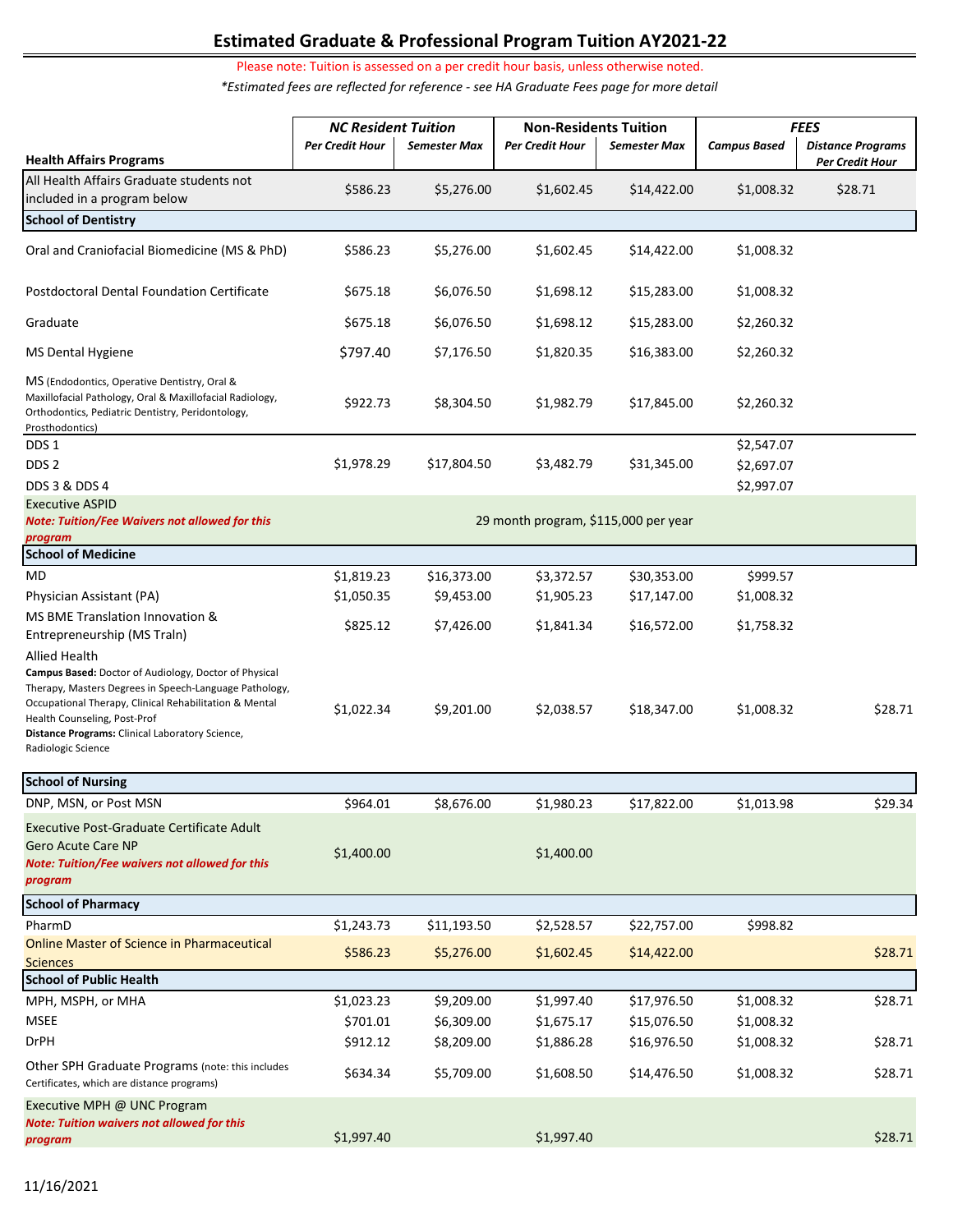#### **Estimated Graduate & Professional Student Fees AY21/22**

|                                                                                                                                                                                                                                                                                                                                                                                |                 |                |                                                          | <b>Academic Affairs Graduate Fees</b> |
|--------------------------------------------------------------------------------------------------------------------------------------------------------------------------------------------------------------------------------------------------------------------------------------------------------------------------------------------------------------------------------|-----------------|----------------|----------------------------------------------------------|---------------------------------------|
|                                                                                                                                                                                                                                                                                                                                                                                | <b>Non</b>      |                |                                                          |                                       |
|                                                                                                                                                                                                                                                                                                                                                                                | Degree/         | <b>Affairs</b> | Academic MBA, MAC                                        | LAW                                   |
| <b>Mandatory Student Fees Detail</b><br><b>FEE Athletic</b>                                                                                                                                                                                                                                                                                                                    | <b>Distance</b> | \$139.50       | \$139.50                                                 | \$139.50                              |
| FEE Educational Technology-XX                                                                                                                                                                                                                                                                                                                                                  | \$221.15        | \$221.15       | \$221.15                                                 | \$221.15                              |
| <b>FEE Student Health</b>                                                                                                                                                                                                                                                                                                                                                      |                 | \$205.08       | \$205.08                                                 | \$205.08                              |
| FEE Campus Security (prorated for less than full time)                                                                                                                                                                                                                                                                                                                         | \$30.00         | \$30.00        | \$30.00                                                  | \$30.00                               |
| Student Activity Fees Subtotal (see detail)                                                                                                                                                                                                                                                                                                                                    |                 | \$186.10       | \$186.10                                                 | \$183.60                              |
| FEE Ramshead Rec Center Debt                                                                                                                                                                                                                                                                                                                                                   |                 | \$17.50        | \$17.50                                                  | \$17.50                               |
| FEE Union & IM Fields Debt                                                                                                                                                                                                                                                                                                                                                     |                 |                |                                                          |                                       |
|                                                                                                                                                                                                                                                                                                                                                                                |                 | \$29.38        | \$29.38                                                  | \$29.38                               |
| <b>FEE Student Dining Debt</b>                                                                                                                                                                                                                                                                                                                                                 |                 | \$46.05        | \$46.05                                                  | \$46.05                               |
| FEE SPEC Assoc of Student Gov                                                                                                                                                                                                                                                                                                                                                  | \$0.50          | \$0.50         | \$0.50                                                   | \$0.50                                |
| <b>FEE MISC Registration</b>                                                                                                                                                                                                                                                                                                                                                   | \$6.50          | \$6.50         | \$6.50                                                   | \$6.50                                |
| FEE MISC Student Tran/SafeRide                                                                                                                                                                                                                                                                                                                                                 |                 | \$100.70       | \$100.70                                                 | \$100.70                              |
| FEE MISC Student Tran/SafeRide                                                                                                                                                                                                                                                                                                                                                 |                 | \$1.96         | \$1.96                                                   | \$1.96                                |
| FEE MISC Student ID                                                                                                                                                                                                                                                                                                                                                            |                 | \$5.15         | \$5.15                                                   | \$5.15                                |
| FEE MISC Grad Student Prog                                                                                                                                                                                                                                                                                                                                                     |                 | \$13.25        |                                                          |                                       |
| FEE MISC Night Parking (Fall semester only)                                                                                                                                                                                                                                                                                                                                    |                 | \$8.00         | \$8.00                                                   | \$8.00                                |
| <b>Mandatory Student Fees Semester Rate</b>                                                                                                                                                                                                                                                                                                                                    | \$258.15        | \$1,010.82     | \$997.57                                                 | \$995.07                              |
| Distance Education Program per credit hour fees                                                                                                                                                                                                                                                                                                                                | \$28.71         |                |                                                          |                                       |
|                                                                                                                                                                                                                                                                                                                                                                                |                 |                |                                                          |                                       |
| Graduate Student Orientation Fee                                                                                                                                                                                                                                                                                                                                               |                 | \$14.25        |                                                          |                                       |
|                                                                                                                                                                                                                                                                                                                                                                                | \$20.00         | \$20.00        | \$20.00                                                  | \$20.00                               |
|                                                                                                                                                                                                                                                                                                                                                                                |                 |                |                                                          |                                       |
|                                                                                                                                                                                                                                                                                                                                                                                |                 |                | <b>Academic Affairs Program Specific Additional Fees</b> |                                       |
|                                                                                                                                                                                                                                                                                                                                                                                |                 |                |                                                          |                                       |
|                                                                                                                                                                                                                                                                                                                                                                                |                 |                |                                                          |                                       |
|                                                                                                                                                                                                                                                                                                                                                                                |                 | \$997.57       |                                                          |                                       |
|                                                                                                                                                                                                                                                                                                                                                                                |                 | \$300.00       |                                                          |                                       |
|                                                                                                                                                                                                                                                                                                                                                                                |                 | \$250.00       |                                                          |                                       |
|                                                                                                                                                                                                                                                                                                                                                                                |                 | \$25.00        |                                                          |                                       |
|                                                                                                                                                                                                                                                                                                                                                                                |                 | \$1,572.57     |                                                          |                                       |
|                                                                                                                                                                                                                                                                                                                                                                                |                 |                |                                                          |                                       |
|                                                                                                                                                                                                                                                                                                                                                                                |                 |                |                                                          |                                       |
| <b>MBA Orientation Fee</b>                                                                                                                                                                                                                                                                                                                                                     |                 | \$345.00       |                                                          |                                       |
|                                                                                                                                                                                                                                                                                                                                                                                |                 |                |                                                          |                                       |
|                                                                                                                                                                                                                                                                                                                                                                                |                 |                |                                                          |                                       |
| <b>MAC Orientation Fee</b>                                                                                                                                                                                                                                                                                                                                                     |                 | \$145.00       |                                                          |                                       |
|                                                                                                                                                                                                                                                                                                                                                                                |                 |                |                                                          |                                       |
|                                                                                                                                                                                                                                                                                                                                                                                |                 |                |                                                          |                                       |
| Mandatory Student Fees Semester Rate                                                                                                                                                                                                                                                                                                                                           |                 | \$1,010.82     |                                                          |                                       |
| Orientation Fee                                                                                                                                                                                                                                                                                                                                                                |                 | \$500.00       |                                                          |                                       |
|                                                                                                                                                                                                                                                                                                                                                                                |                 |                |                                                          |                                       |
| <b>Late Registration Fee</b><br><b>School of Business</b><br>Mandatory Student Fees Semester Rate<br>FEE MBA/MAC Career Mgmnt<br>FEE MBA/MAC Program Quality<br>FEE MBA/MAC Student Club<br><b>MBA/MAC Semester Fees</b><br>Note: Summer Session II 2021 fees of \$330 will be in addition to the Fall semester<br><b>School of Journalism</b><br><b>School of Social Work</b> |                 |                |                                                          |                                       |
| Mandatory Student Fees Semester Rate                                                                                                                                                                                                                                                                                                                                           |                 | \$1,010.82     |                                                          |                                       |

| <b>Health Affairs Graduate Fees</b>                           |         |                                   |                          |                    |                                                    |          |  |
|---------------------------------------------------------------|---------|-----------------------------------|--------------------------|--------------------|----------------------------------------------------|----------|--|
| <b>Mandatory Student Fees Detail</b>                          |         | Non<br>Degree/<br><b>Distance</b> | Health<br><b>Affairs</b> | MD, DDS.<br>PHARMD | <b>Health Affairs Student Activity Fees Detail</b> |          |  |
| <b>FEE Athletic</b>                                           |         |                                   | \$139.50                 | \$139.50           | <b>FEE Student Organizations</b>                   | \$19.50  |  |
| FEE Educational Technology-XX                                 |         | \$221.15                          | \$221.15                 | \$221.15           | <b>FEE Student Legal Services</b>                  | \$7.88   |  |
| <b>FFF Student Health</b>                                     |         |                                   | \$205.08                 | \$205.08           | FEE Sonia Stone Scholarship                        | \$0.50   |  |
| FEE Campus Security <i>(prorated for less than full time)</i> |         | \$30.00                           | \$30.00                  | \$30.00            | <b>FEE Safety and Security</b>                     | \$1.14   |  |
| Student Activity Fees Subtotal (see detail)                   |         |                                   | \$183.60                 | \$183.60           | <b>FEE Campus Recreation</b>                       | \$64.61  |  |
| FFF Ramshead Rec Center Debt                                  |         |                                   | \$17.50                  | \$17.50            | <b>FEE Carolina Union Operating</b>                | \$79.80  |  |
| FEE Union & IM Fields Debt                                    |         |                                   | \$29.38                  | \$29.38            | <b>FEE Renewable Energy</b>                        | \$4.00   |  |
| FEE Student Dining Debt                                       |         |                                   | \$46.05                  | \$46.05            | FEE Carolina Performing Arts                       | \$6.17   |  |
| FFF SPEC Assoc of Student Gov                                 |         | \$0.50                            | \$0.50                   | \$0.50             | <b>Health Affairs Subtotal</b>                     | \$183.60 |  |
| <b>FEE MISC Registration</b>                                  |         | \$6.50                            | \$6.50                   | \$6.50             |                                                    |          |  |
| FEE MISC Student Tran/SafeRide                                |         |                                   | \$100.70                 | \$100.70           |                                                    |          |  |
| FEE MISC Student Tran/SafeRide                                |         |                                   | \$1.96                   | \$1.96             |                                                    |          |  |
| FFF MISC Student ID                                           |         |                                   | \$5.15                   | \$5.15             |                                                    |          |  |
| FEE MISC Grad Student Prog                                    |         |                                   | \$13.25                  |                    |                                                    |          |  |
| FEE MISC Night Parking (Fall semester only)                   |         |                                   | \$8.00                   | \$8.00             |                                                    |          |  |
| <b>Mandatory Student Fees Semester Rate</b>                   |         | \$258.15                          | \$1,008.32               | \$995.07           |                                                    |          |  |
| Distance Education Program per credit hour fees               |         | \$28.71                           |                          |                    |                                                    |          |  |
| Graduate Student Orientation Fee                              |         |                                   | \$52.50                  |                    |                                                    |          |  |
| Late Registration Fee                                         | \$20.00 | \$20.00                           | \$20.00                  | \$20.00            |                                                    |          |  |

| <b>FEE Student Organizations</b>    | \$19.50  |
|-------------------------------------|----------|
| <b>FEE Student Legal Services</b>   | \$7.88   |
| FEE Sonja Stone Scholarship         | \$0.50   |
| FEE Safety and Security             | \$1.14   |
| <b>FEE Campus Recreation</b>        | \$64.61  |
| <b>FEE Carolina Union Operating</b> | \$79.80  |
| FEE Renewable Energy                | \$4.00   |
| FEE Carolina Performing Arts        | \$6.17   |
| <b>Health Affairs Subtotal</b>      | \$183.60 |

|                                                                                                      |            |            |                   |                                               | <b>Health Affairs Program Specific Additional Fees</b>          |  |
|------------------------------------------------------------------------------------------------------|------------|------------|-------------------|-----------------------------------------------|-----------------------------------------------------------------|--|
|                                                                                                      |            |            |                   |                                               |                                                                 |  |
| <b>School of Dentistry</b>                                                                           |            |            |                   |                                               | <b>School of Nursing</b>                                        |  |
|                                                                                                      | Dental     | <b>DDS</b> | <b>DDS</b>        | <b>DDS</b>                                    | Mandatory Student Fees Semester Rate<br>\$28.71 pch             |  |
|                                                                                                      | Grads      | Year 1     | Year <sub>2</sub> | Yrs 3 & 4                                     | Nursing: Clinical Compliance<br>\$0.63 pch                      |  |
| Mandatory Student Fees Semester Rate                                                                 | \$1,008.32 | \$995.07   | \$995.07          | \$995.07                                      | <b>Nursing Semester Fees</b><br>\$29.34 pch                     |  |
| FEE DDS/DH Student Association                                                                       | \$4.50     | \$4.50     | \$4.50            | \$4.50                                        |                                                                 |  |
| FEE Dental Equipment DDS Grad                                                                        | \$120.00   | \$120.00   | \$120.00          | \$120.00                                      | MSN & DNP Orientation and Graduation Fee                        |  |
| FEE Dental Materials DDS/Grad                                                                        | \$27.50    | \$27.50    | \$27.50           | \$27.50                                       |                                                                 |  |
| FEE Dental Intrument Memt DDS                                                                        |            | \$1,250.00 | \$1,250.00        | \$1,250.00                                    | <b>School of Pharmacy</b>                                       |  |
| FEE Dental Intrument Mgmt Dental Grad                                                                | \$500.00   |            |                   |                                               | <b>FEE Pharmacy Student Activity</b>                            |  |
| FEE Dental Clinic Technology-DDS Yr. 1                                                               |            | \$150.00   |                   |                                               | PharmD Semester Fees                                            |  |
| FEE Dental Clinic Technology-DDS Yr. 2                                                               |            |            | \$300.00          |                                               | Note: add an additional \$200.00 special fee for each clerkship |  |
| FEE Dental Clinic Technology-DDS Yr. 3 & 4                                                           |            |            |                   | \$600.00                                      |                                                                 |  |
| FEE Dental Clinic Technology-Grad                                                                    | \$600.00   |            |                   |                                               | <b>School of Public Health</b>                                  |  |
| Dental Student Semester Fees                                                                         | \$2,260.32 | \$2,547.07 | \$2,697.07        | \$2,997.07                                    | Mandatory Student Fees Semester Rate                            |  |
|                                                                                                      |            |            |                   |                                               | \$28.71 pch<br><b>Distance Programs</b>                         |  |
|                                                                                                      |            |            |                   |                                               | <b>Campus Based Programs</b>                                    |  |
| <b>School of Medicine</b>                                                                            |            |            |                   |                                               |                                                                 |  |
| Mandatory Student Fees Semester Rate                                                                 |            |            |                   | \$995.07                                      | Orientation/Graduation Fees (per semester) for the below        |  |
| <b>FFF MD Student Association</b>                                                                    |            |            | \$4.50            |                                               | distance programs:                                              |  |
| <b>MD Semester Fees</b>                                                                              | \$999.57   |            |                   | \$97.50<br>Certificate in Disaster Management |                                                                 |  |
| Note: Summer Session 2021 fees of \$330.00 will be in addition to the semester fees, when applicable |            |            |                   |                                               | Health & Policy Management Program<br>\$225.00                  |  |
|                                                                                                      |            |            |                   |                                               | Public Health Policy & Management Program<br>\$225.00           |  |
| MD Students beginning clinicals iPad mini fee                                                        |            |            |                   | \$500.00                                      |                                                                 |  |
| Physician Assistant - Special Program Fee                                                            |            |            | \$500.00          |                                               | One time Orientation/Graduation Fees (one time) for the below   |  |
|                                                                                                      |            |            |                   |                                               | programs:                                                       |  |

|                                                                                                      |            |                       |            |            | <b>Health Affairs Program Specific Additional Fees</b>          |             |
|------------------------------------------------------------------------------------------------------|------------|-----------------------|------------|------------|-----------------------------------------------------------------|-------------|
|                                                                                                      |            |                       |            |            |                                                                 |             |
| <b>School of Dentistry</b>                                                                           |            |                       |            |            | <b>School of Nursing</b>                                        |             |
|                                                                                                      | Dental     | <b>DDS</b>            | <b>DDS</b> | <b>DDS</b> | Mandatory Student Fees Semester Rate                            | \$28.71 pch |
|                                                                                                      | Grads      | Year 1                | Year 2     | Yrs 3 & 4  | Nursing: Clinical Compliance                                    | \$0.63 pch  |
| Mandatory Student Fees Semester Rate                                                                 | \$1,008.32 | \$995.07              | \$995.07   | \$995.07   | <b>Nursing Semester Fees</b>                                    | \$29.34 pch |
| FEE DDS/DH Student Association                                                                       | \$4.50     | \$4.50                | \$4.50     | \$4.50     |                                                                 |             |
| FEE Dental Equipment DDS Grad                                                                        | \$120.00   | \$120.00              | \$120.00   | \$120.00   | MSN & DNP Orientation and Graduation Fee                        |             |
| FEE Dental Materials DDS/Grad                                                                        | \$27.50    | \$27.50               | \$27.50    | \$27.50    |                                                                 |             |
| FEE Dental Intrument Mgmt DDS                                                                        |            | \$1,250.00            | \$1,250.00 | \$1,250.00 | <b>School of Pharmacy</b>                                       |             |
| FEE Dental Intrument Memt Dental Grad                                                                | \$500.00   |                       |            |            | FEE Pharmacy Student Activity                                   |             |
| FEE Dental Clinic Technology-DDS Yr. 1                                                               |            | \$150.00              |            |            | <b>PharmD Semester Fees</b>                                     |             |
| FEE Dental Clinic Technology-DDS Yr. 2                                                               |            |                       | \$300.00   |            | Note: add an additional \$200.00 special fee for each clerkship |             |
| FEE Dental Clinic Technology-DDS Yr. 3 & 4                                                           |            |                       |            | \$600.00   |                                                                 |             |
| FEE Dental Clinic Technology-Grad                                                                    | \$600.00   |                       |            |            | <b>School of Public Health</b>                                  |             |
| <b>Dental Student Semester Fees</b>                                                                  |            | \$2,260.32 \$2,547.07 | \$2,697.07 | \$2,997.07 | Mandatory Student Fees Semester Rate                            |             |
|                                                                                                      |            |                       |            |            | <b>Distance Programs</b>                                        | \$28.71 pch |
|                                                                                                      |            |                       |            |            | Campus Based Programs                                           |             |
| <b>School of Medicine</b>                                                                            |            |                       |            |            |                                                                 |             |
| Mandatory Student Fees Semester Rate                                                                 |            |                       |            | \$995.07   | Orientation/Graduation Fees (per semester) for the below        |             |
| FEE MD Student Association                                                                           |            |                       |            | \$4.50     | distance programs:                                              |             |
| <b>MD Semester Fees</b>                                                                              |            |                       |            | \$999.57   | Certificate in Disaster Management                              | \$97.50     |
| Note: Summer Session 2021 fees of \$330.00 will be in addition to the semester fees, when applicable |            |                       |            |            | Health & Policy Management Program                              | \$225.00    |
|                                                                                                      |            |                       |            |            | Public Health Policy & Management Program                       | \$225.00    |
| MD Students beginning clinicals iPad mini fee                                                        |            |                       |            | \$500.00   |                                                                 |             |
| Physician Assistant - Special Program Fee                                                            |            |                       | \$500.00   |            | One time Orientation/Graduation Fees (one time) for the below   |             |
|                                                                                                      |            |                       |            |            | programs:                                                       |             |
| Mandatory Student Fees Semester Rate                                                                 |            |                       | \$1,008.32 |            | Master in Health & Policy Mgmt                                  | \$75.00     |
| BME Fee - prorated for less than full time (\$83.34/credit                                           |            |                       |            |            | <b>Health BehaviorPhD</b>                                       | \$250.00    |
| hour)                                                                                                |            |                       | \$750.00   |            |                                                                 |             |
| <b>Grad BMF Semester Fees</b>                                                                        |            |                       | \$1,758.32 |            |                                                                 |             |

**r**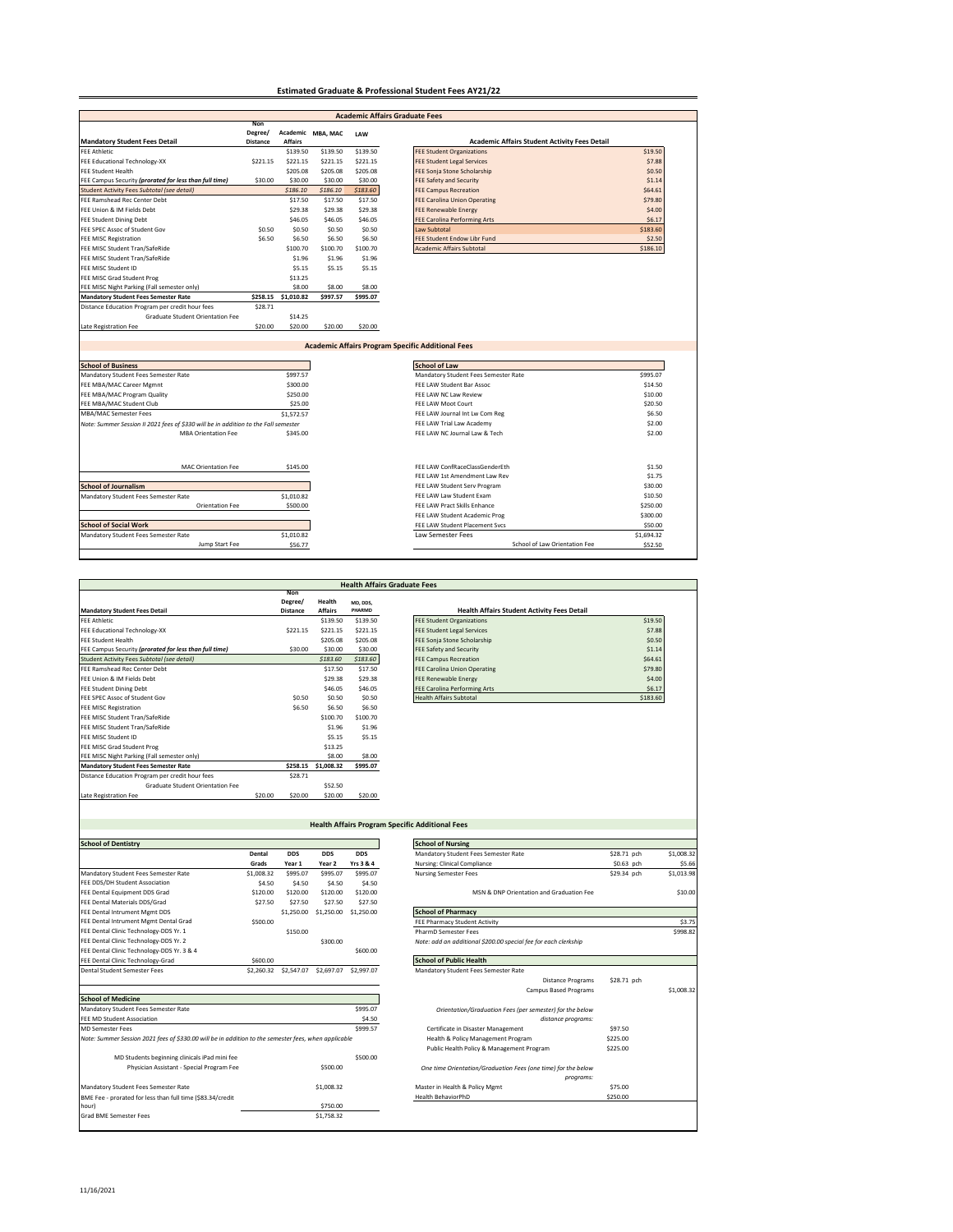## **Estimated Non-Degree-Seeking Tuition AY2021-22**

Please note: Tuition is assessed on a per credit hour basis, unless otherwise noted.

 seeking students admitted by the Office of Undergraduate Admissions and students with a bachelor's degree enrolled **only** in undergraduate classes (less than 700 level). The **graduate** tuition rate applies to students who already have a bachelor's degree and are taking at least one The below rates apply to students admitted to the University as non-degree-seeking. The **undergraduate** tuition rate applies to non-degreegraduate-level class (700 level and higher). This rate will apply to ALL classes in which the student is enrolled, even if some of them are less than 700 level.

#### Student fees include Educational Technology, Campus Security, Association of Student Government, and registration.

|                                                                   | <b>NC Resident Tuition</b> |               | <b>Non-Residents Tuition</b> | <b>Student Fees**</b> |          |  |
|-------------------------------------------------------------------|----------------------------|---------------|------------------------------|-----------------------|----------|--|
| <b>Non-Degree Seeking</b><br><b>Undergraduates</b>                | <b>Per Credit Hour</b>     | Semester Max* | <b>Per Credit Hour</b>       | <b>Semester Max</b>   |          |  |
|                                                                   | \$292.46                   | \$3,509.50    | \$1,453.42                   | \$17,441.00           | \$258.15 |  |
| *Undergraduate tuition is capped at 12 credit hours per semester. |                            |               |                              |                       |          |  |

\*Student fees are assessed on a flat basis, except the Campus Security Fee, which is prorated for less than full time.

|                                                             | <b>NC Resident Tuition</b> |               | <b>Non-Residents Tuition</b> | <b>Student Fees**</b> |          |  |
|-------------------------------------------------------------|----------------------------|---------------|------------------------------|-----------------------|----------|--|
| <b>Non-Degree Seeking</b><br><b>Graduates</b>               | <b>Per Credit Hour</b>     | Semester Max* | <b>Per Credit Hour</b>       | <b>Semester Max</b>   |          |  |
|                                                             | \$586.23                   | \$5,276.00    | \$1,602.45                   | \$14,422.00           | \$258.15 |  |
| *Graduate tuition is capped at 9 credit hours per semester. |                            |               |                              |                       |          |  |

\*\*Student fees are assessed on a flat basis, except the Campus Security Fee, which is prorated for less than full time.

#### **Distance Education Non-Degree Programs Estimated Semester Rates 2021-2022**

| <b>Distance Education</b><br><b>Non-Degree Programs</b>                                      | <b>NC Resident Tuition</b><br><b>Per Credit Hour</b><br>Semester Max* |            | <b>Non-Residents Tuition</b><br><b>Per Credit Hour</b> | <b>Student Fees</b><br><b>Per Credit Hour</b> |         |  |
|----------------------------------------------------------------------------------------------|-----------------------------------------------------------------------|------------|--------------------------------------------------------|-----------------------------------------------|---------|--|
|                                                                                              | \$292.46                                                              | \$3,509.50 | \$1,453.42                                             | \$17,441.00                                   | \$21.52 |  |
| *Programs include: NC Teach & Carolina Online Later Entry (TCRT) in the School of Education. |                                                                       |            |                                                        |                                               |         |  |